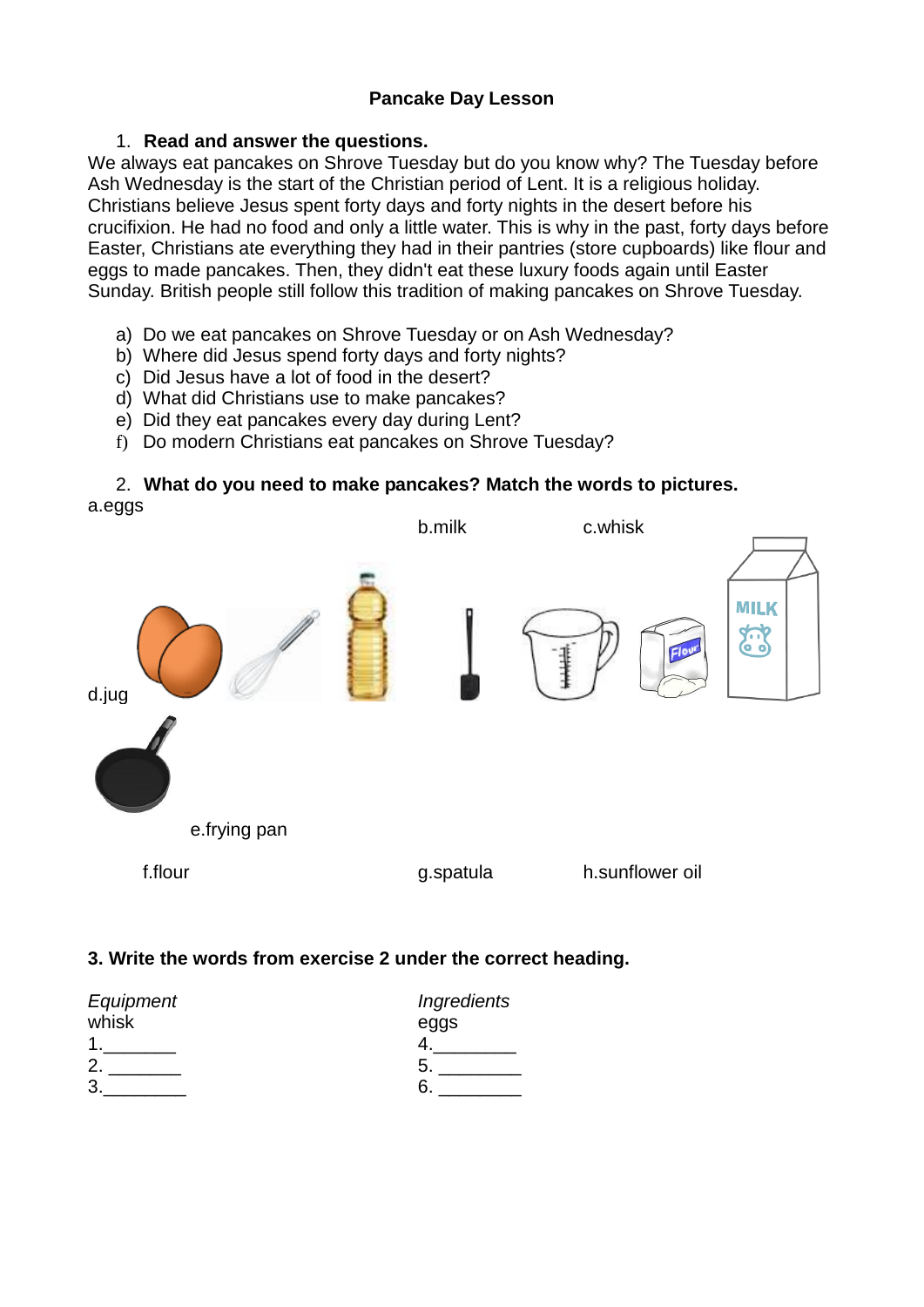# **4.Read this recipe. Put the sentences in the right order. (1-6)**

- a) Put some oil in the frying pan. \_
- b) Add the milk and eggs. \_
- c) Put the flour in the jug.  $\_$
- d) Cook the pancakes for one minute on each side.\_
- e) Whisk the ingredients together.
- f) Pour the pancake mixture into the frying pan.  $\overline{\phantom{a}}$